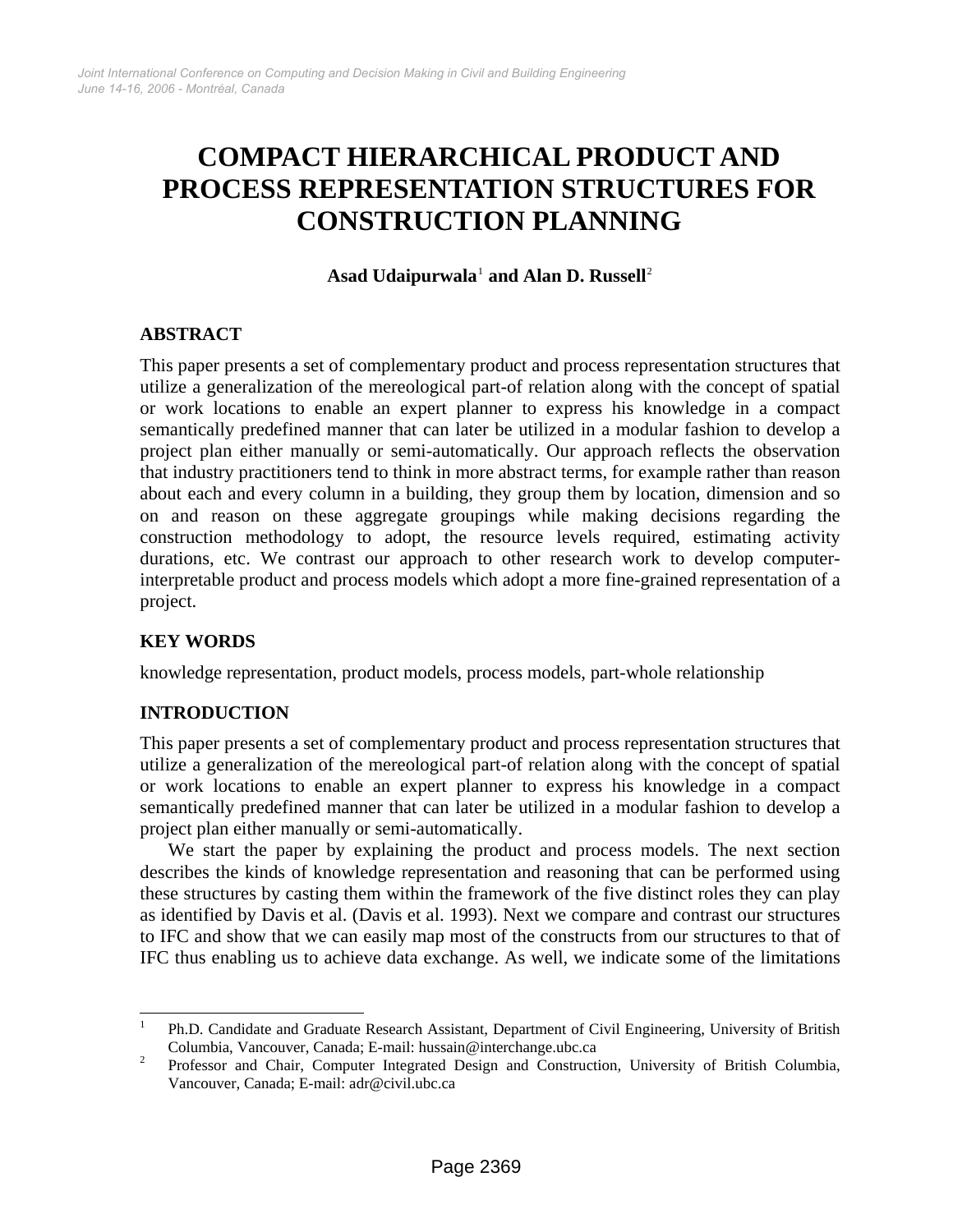of a purely object-oriented approach similar to IFC. We end with an example of the use of these structures for construction Methods Feasibility Analysis.

# **PCBS AND M&RBS – COMPONENTS AND THEIR COMPOSITION**

#### **PHYSICAL COMPONENT BREAKDOWN STRUCTURE**

The PCBS is primarily a decomposition hierarchy that models the successive breakdown of an overall construction project into its constituent parts. It consists of two distinct sub-trees rooted at a single Project component. The first sub-tree – which we will designate the physical hierarchy for ease of reference – consists of the following components: SubProject, System, SubSystem, Element, SubElement, SubSubElement, Content and Material in that topological order. Thus a Project breaks down into SubProjects that further break down into Systems and so on. This allows the user to communicate his understanding of a facility's physical configuration regardless of the particular spatial location of each component. For example, a dam can have multiple spillways (main spillway, emergency spillway) which can be broken down as Dam (Project component)  $\rightarrow$  Spillways (Element). The second sub-tree – the location hierarchy – contains the Location Set, Location and SubLocation components in that topological order. Locations are available work faces which might be physical spaces, that is those where components from the first sub-tree might be located (for example, right embankment of a dam which is the location of the emergency spillway); process steps (for example, the fabrication stage in a procurement process) or global (for example, project site). The assignment of a component in the physical hierarchy to a Location in the location hierarchy is achieved through attributes (see below). This basic organization of the PCBS can be modified to tailor it to the needs of a particular project or planning task by either truncating the tree or skipping intermediate levels. Here are a few examples:

- 1. The simplest example is the case where a Project does not consist of any SubProjects – A single high-rise condominium project as opposed to a multi-building project. In this case, one simply omits the SubProject level and places the System component directly under the Project component. Depending on user viewpoint, all or only a subset of a building's systems may be modeled.
- 2. The planner might choose to plan/reason at an aggregated or detailed level. For example, in planning the prefabrication of pipe modules the planner might decide that simply tracking productivity for each type of pipe module is sufficient, or on the other hand he might decide to model each component of the pipe module separately. In the former case, the PCBS only consists of each pipe module (Element component) directly under the Project component. The latter case can be modeled as a Project component divided into System component for each pipe module type further broken down into Elements for pipes, insulation, welding and so on.
- 3. Instead of modeling the individual units on every floor of an apartment complex (SubLocation component) the planner might choose to restrict the modeling to the floors (Location component).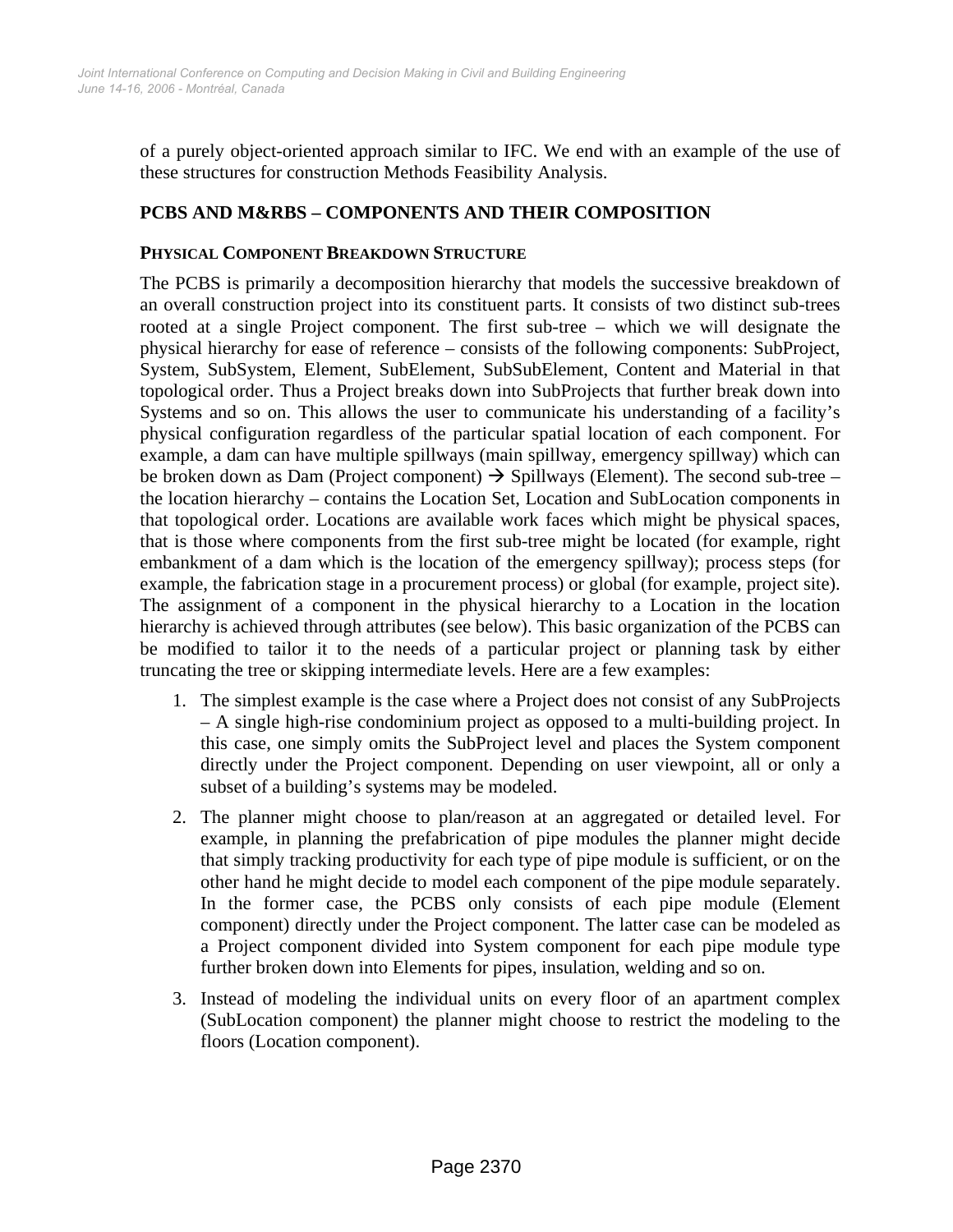To perform reasoning or other useful management functions such as productivity analysis we need information on the characteristics of these components such as their dimensions, numbers, relative location in the facility, working space available and a lot more. To capture these characteristics every component in the PCBS can be described using a set of userdefined attributes. Attributes defined for a parent component can be inherited by its children. This not only facilitates data-entry, but also provides for an efficient means of computing an aggregate value for the parent component's attribute based on the value of inherited attributes of the children<sup>[3](#page-2-0)</sup>. The attributes can have quantitative, boolean or linguistic values. Only quantitative values can be aggregated. Quantitative values can optionally have an associated unit of measure which may be a singular unit such as meters, or compound such as  $\text{kg/m}^2$ . Values for an attribute of a component are assigned on a per location basis, and at present cannot be assigned on a SubLocation basis. For example, component C has a value V at a location L; L in this case coming from the location hierarchy. This serves as a compact way of saying that component C exists at location L and for that instance of the component its value is V. Attributes of components of type Location can only have a self-located value.

Knowledge management and reuse is afforded by an ability to abstract fragments of the physical hierarchy as Templates and catalog them in a central library called Standard PCBS (as opposed to the project-specific variety above known as the Project PCBS). A Template can be thought of as a named branch of the physical hierarchy starting at Project, System, Element, Content or Material level. Components in the Standards have similar representation schema as their Project counterparts except that the attribute values are not assigned on a location basis and although the attributes can be inherited their values cannot be aggregated. These Templates can then be composed together to form other Templates or to form a Project PCBS. In doing so, a Template of a particular type can be inserted as a subtype as long as the PCBS syntax is not violated. When Standard components are used to form a Project PCBS the values assigned to any attributes are retained and made available to the user for reference.

#### **METHOD AND RESOURCE BREAKDOWN STRUCTURE**

As opposed to the PCBS, the M&RBS is best thought of as goal-directed tree with the root component Method Statement providing the goal, for example, Construction of Typical Floor with Central Core. To attain this goal one needs to perform a number of Operations (or subgoals), for example, Build Columns and Walls, Build Slabs, etc. There is a set of construction Methods which can be used to achieve each of these new objectives, for example, Gang forming, and Pouring concrete using crane and bucket. Each of these Methods involves the use of one or more Resources, for example, formwork, carpenters, and a crane for Gang forming. Thus an M&RBS contains Method Statement, Operation, Method and Resource components in that topological order. The M&RBS for a project can be composed of multiple Method Statements. Similar to the PCBS, it is possible to capture the characteristics of each component by assigning it a set of user-defined Parameters, which can again have

<span id="page-2-0"></span> 3 This notion of inheritance of attributes is conceptually very similar to that of OO models. However, in the latter, inheritance is only supported from super-class to sub-class. In PCBS we are not defining a child component type as a sub-class of the parent. In fact, this is not possible given the morphability of the PCBS. Also, implementing inheritance of dynamically defined attributes in an OO model is cumbersome.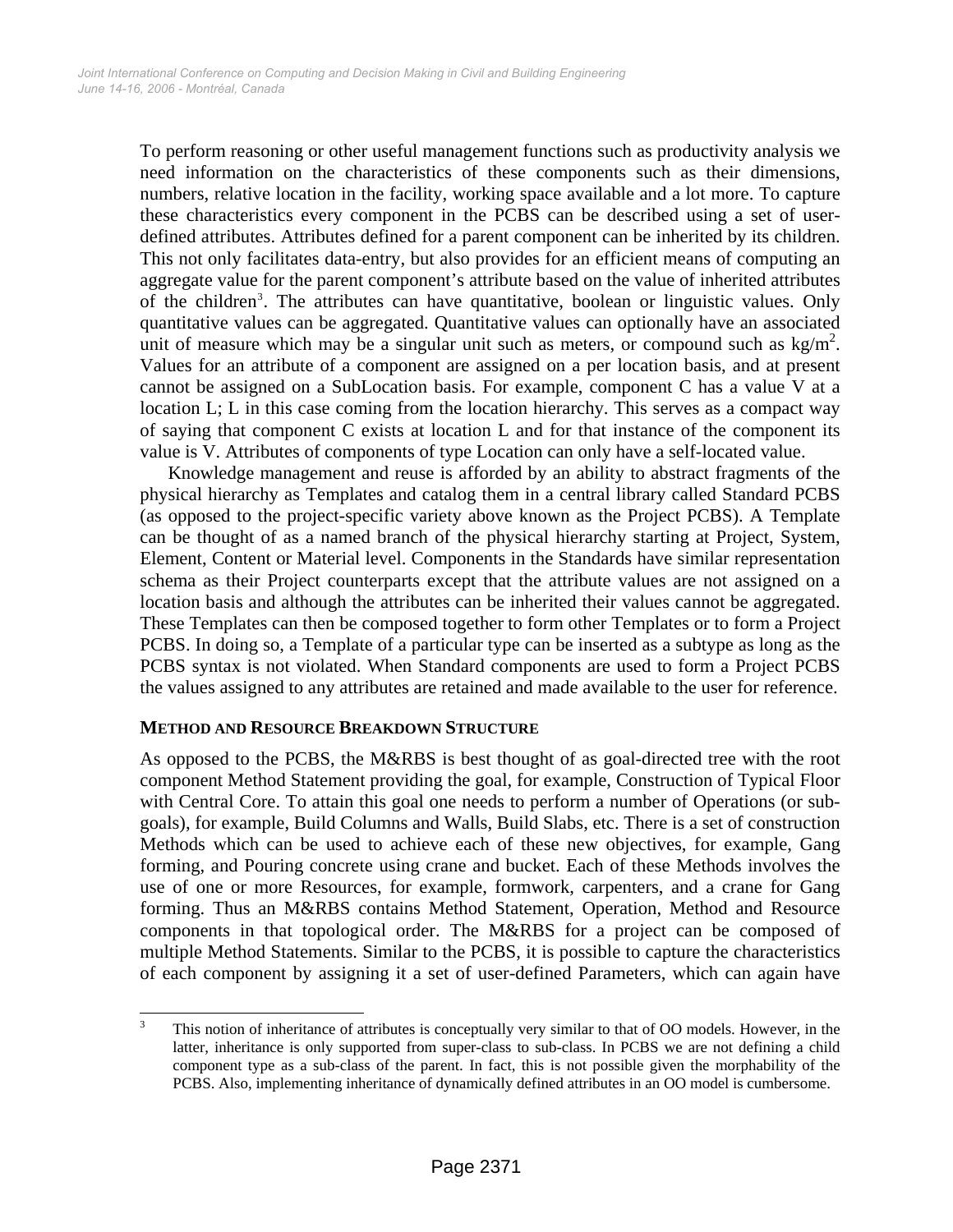quantitative, boolean or linguistic values. Parameters refer to inherent properties of a component such as production rate, bucket capacity, etc. Parameters of a parent component can be inherited by its children. However, aggregation of values of inherited Parameters is not allowed. For example, production rate of a Method is not necessarily equal to the sum of the production rates of its Resources. In addition, for each component one can also assign a set of Conditions which are criteria that if left unsatisfied would negate the feasibility of the component. Conditions also provide for values to be specified in quantitative, boolean or linguistic terms but cannot be inherited. For the Method component one can also specify a list of partially ordered tasks called a Fragnet that the Resources must perform to use it for an Operation. Fragnets can nest other Fragnets. A Fragnet for the Operation is then automatically derived from its constituent Methods. This derived Fragnet can be further refined by the user, for example, by introducing additional tasks and/or logic relationships.

The M&RBS also provides for knowledge management capability in the form of Standard M&RBS. Companies can garner knowledge about existing construction strategies, and newly introduced methods and resources from various sources and catalog these for future reference in classification hierarchies for Resources (Resource Class  $\rightarrow$  Resource SubClasses  $\rightarrow$  Resources) and Methods (Method Class  $\rightarrow$  Methods). These can then be used to compose Method Statements either as Templates for use on future projects or directly for a particular project. If Methods or Resources from one of these classifications is used in forming Method Statements, a reference to the original source classification item is always maintained so that one can track changes or developments. Similar to the PCBS, the values of Parameters and Conditions of Standard M&RBS components are assigned in a nonspecific manner, and can then be given more appropriate values on a per-location basis when used in a project setting, though unlike PCBS this would be more an exception then the norm. Another knowledge management capability in the M&RBS is the ability to assign URIs to Methods and Resources so that additional information about them can be obtained right from the source such as supplier's websites, standardized corporate testing procedures, etc. Finally Fragnet information can also be stored in a Standard Fragnet library. These can then be associated with Method components or used directly as sub-networks in project schedules.

## **SEMANTICS**

The rules for formulating the PCBS and M&RBS enunciated in the previous section are best applied when the user has a firm understanding of the roles these representation structures are designed to serve. Davis et al. (Davis et al. 1993) have identified five distinct roles for a knowledge representation which we will use as a framework for the PCBS and M&RBS.

*Role I: A KR is a Surrogate* – The PCBS is a surrogate computational representation for a non-existing facility. Clearly any model of a physical designed facility will have a lower fidelity than the actual structure – that is it is an imperfect surrogate (Davis et al. 1993). In fact, in the case of the PCBS this is mostly a desirable trait to enable one to perform computational tasks using it with some acceptable efficiency (Bingi at al. 1995). One example of the efficiency afforded by our representation is the ability to leverage the order in which the Locations are defined in Hierarchical Scheduling (Russell et al. 2003); for example, in a residential building Location "1<sup>st</sup> Floor" would precede Location "2<sup>nd</sup> Floor".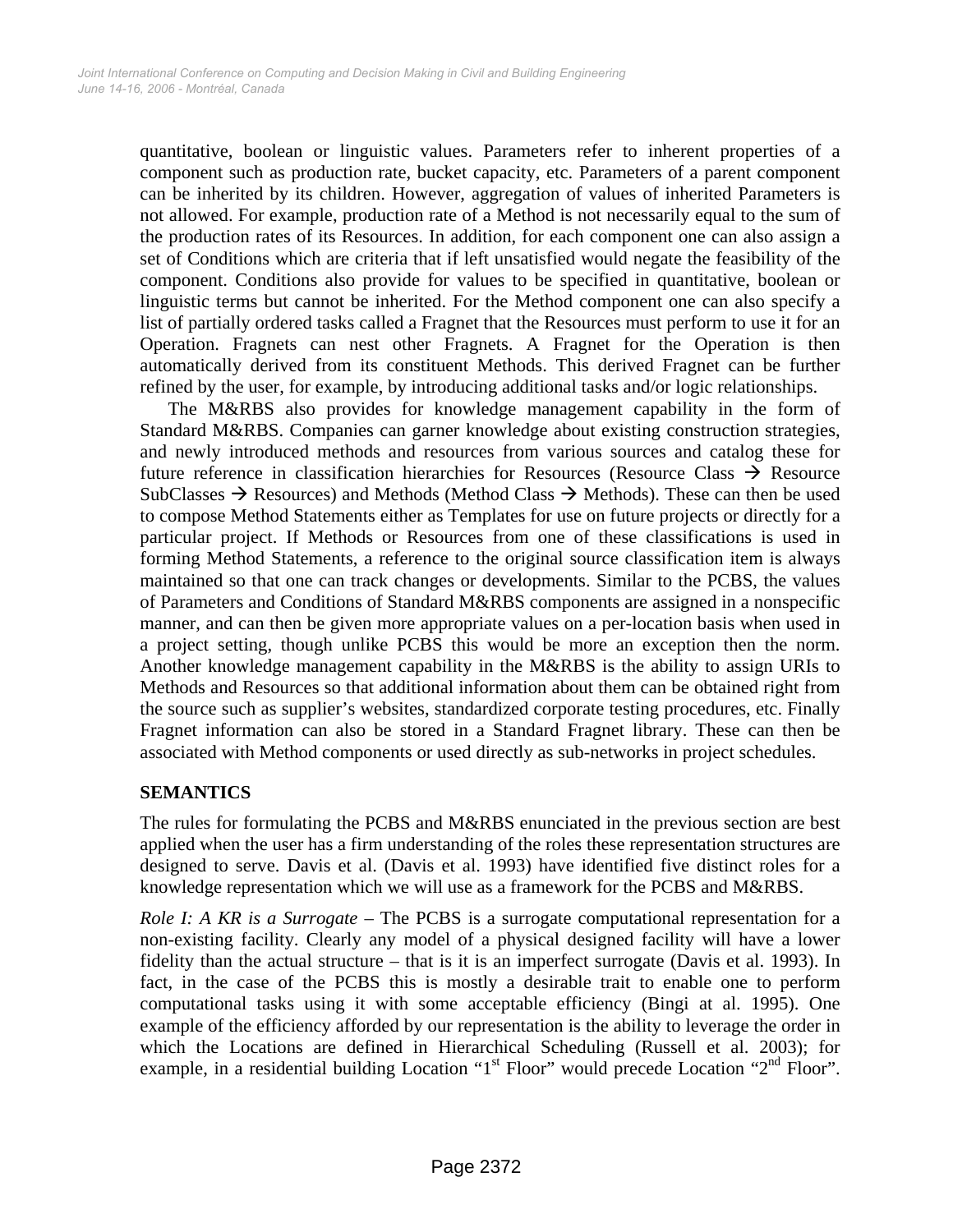However, while analyzing Methods Feasibility it cannot necessarily be interpreted that subsequent Locations adjacent to each other; for example, in a bridge project one might group all piers together followed by the spans. In addition to adjacency, Methods Feasibility Reasoning would benefit greatly from a mechanism to represent the relationship among Locations; for example, in a residential building a vertical elevator shaft (ELEVATOR Location component) passes through every floor. It is extremely difficult to allow specification of such relationships (in a general way) in the PCBS without sacrificing the intuitive nature of the breakdown (Bingi at al.  $1995)^4$ .

*Role II: A KR is a Set of Ontological Commitments* – The ontological basis for PCBS and some of M&RBS is Mereology<sup>[5](#page-4-1)</sup>. Methods Feasibility Reasoning makes explicit use of these commitments in performing preliminary semantic checks. Table 1 lists the meronymic relationships at various levels in the PCBS and M&RBS.

| <b>Whole - Part Relationship</b><br><b>PCBS/M&amp;RBS level</b>                                                                                                                                                                      |
|--------------------------------------------------------------------------------------------------------------------------------------------------------------------------------------------------------------------------------------|
| Location Set - Location; Location - SubLocations                                                                                                                                                                                     |
| Element - SubElement; SubElement - SubSubElements <sup>B</sup>                                                                                                                                                                       |
| Project - SubProjects; Project - Systems; Project - Elements; SubProject<br>- Systems; SubProject - Elements; System - SubSystems; System -<br>Elements; SubSystem - Elements; Element - SubElements; SubElement<br>- SubSubElements |
| Element - Content; SubElement - Content; SubSubElement - Content;<br>Element - Material; SubElement - Material; SubSubElement - Material                                                                                             |
| Content - Material                                                                                                                                                                                                                   |
| Method Statement - Operation                                                                                                                                                                                                         |
|                                                                                                                                                                                                                                      |

Table 1 PCBS/M&RBS Components best suited for particular Meronymic Relationships

<sup>A</sup> (Gerstl and Pribbenow 1996)

*Role III: A KR is a Fragmentary Theory of Intelligent Reasoning* – As noted, the order of Locations in the PCBS influences a planner's reasoning process during Scheduling. Similarly, the M&RBS facilitates Methods Feasibility Reasoning as follows:

1. The breakdown structure of the M&RBS can be used to guide the reasoning process in a natural bottom-up order. That is, for a Method to be feasible, all its key Resources have to be feasible for the Operation under consideration. For a Method Statement to be feasible all its Methods need to be feasible. Thus if a Resource is infeasible, one can simply terminate the reasoning process if so desired. This decreases the time needed to develop a feasible construction strategy while promoting compositionality.

 $B$  A TypeOf relationship can be modeled as a Collection – Elements relationship under certain interpretations For example, Column (Element) with Rectangular and Circular Column (SubElement) sub-components.  $\textdegree$  (Artale et al. 1996)

<span id="page-4-0"></span> 4 In our opinion, other than Predicate Logic, there is no other representation scheme capable of generally modeling such relationships.<br>Moroclogy The formal stud

<span id="page-4-1"></span>Mereology – The formal study of the relations between parts and wholes. [Oxford English Dictionary]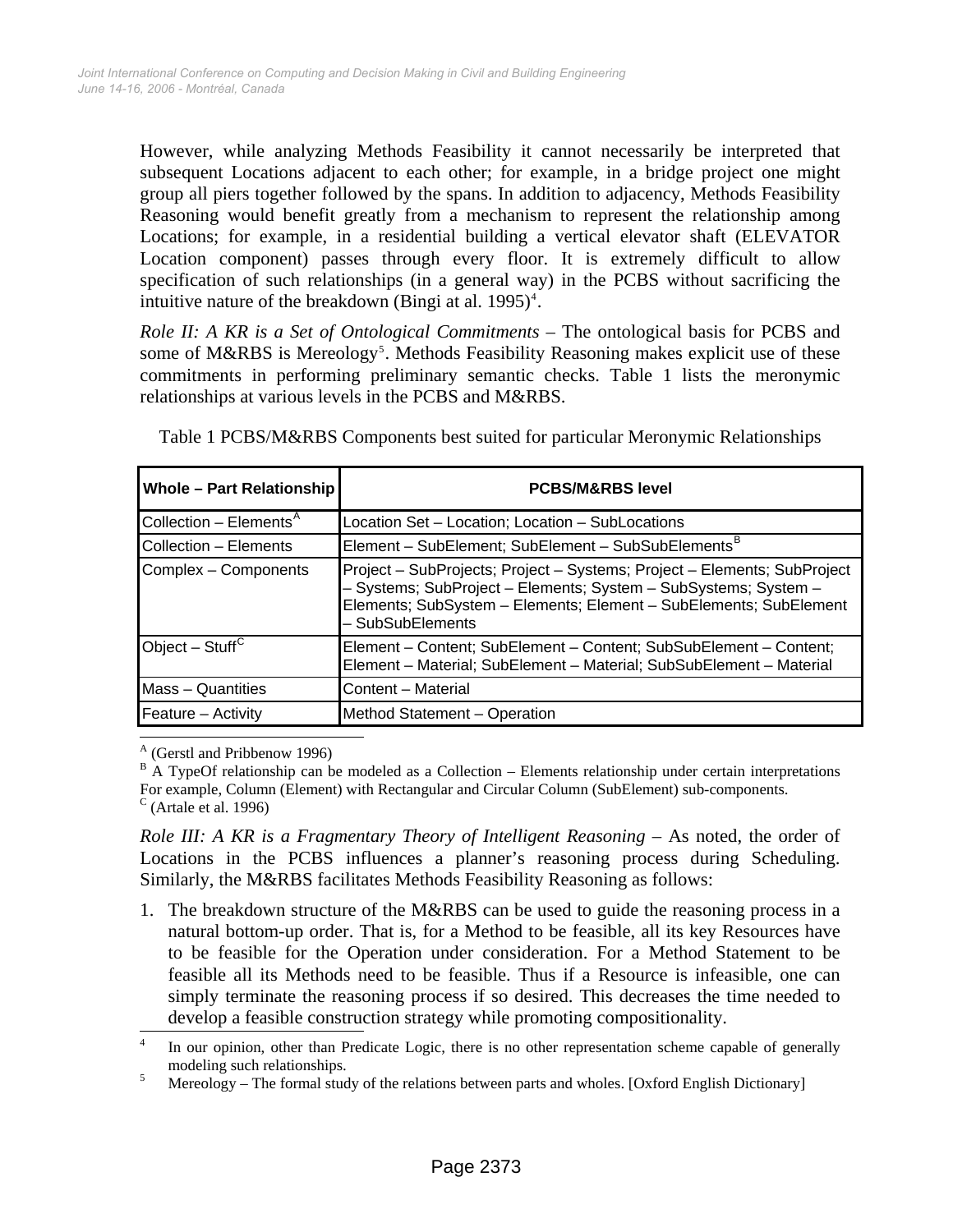- 2. All other Method Selection approaches we have found in the literature concentrate on the selection of individual methods. However, methods might be feasible in themselves but incompatible with each other. The Method Statement captures an expert's knowledge of the compatibility of various methods in reaching a common objective.
- 3. The aggregation of Method Fragnets into an Operation Fragnet provides an avenue for aggregate reasoning such that if one simply desires to know whether a set of Methods fulfills a time constraint, planned productivity rate, etc. it can be determined from the start and finish times of the activity corresponding to the Operation.

*Role IV: A KR is a Medium for Efficient Computation* – As noted previously, the Project PCBS provides an efficient means to calculate aggregate Values for Attributes of parent components from those of their children. A similar calculation in an object-based system would involve for every attribute of a parent component at a particular location, enumerating all its children, iterating through the child's Attributes, identifying the right attribute, collecting its value and assigning it to the parent Attribute.

*Role V: A KR is a Medium of Human Expression* – The PCBS and M&RBS are designed to be very modular (Bingi at al. 1995). As such they do not always require an expert to formulate. The intuitive decomposition structure can be used by a novice to formulate a PCBS and M&RBS for a project directly, with help partially/fully from Templates developed by experts. Referring to the Conditions associated with a Method or Resource one can determine its feasibility manually. At the same time experts have the flexibility of directly assembling an innovative construction strategy by pulling Methods and Resources directly from the Standard Classes. The PCBS and M&RBS themselves can be formulated independently so that if one wishes to formulate only a physical model of the facility for planning purposes one can do so. Alternatively, one can have a minimal PCBS but develop a detailed construction strategy using Method Statements from the Standards.

# **COMPARISON WITH OTHER DATA MODELS**

There have been a variety of schemes used by researchers to represent a facility's physical configuration and construction method knowledge such as rule-based systems, semantic nets, flat lists (text or spreadsheets), neural nets (the net represents knowledge in some manner, even though it is not explicitly known), hierarchical structures, object-oriented systems, CAD systems, and others. In this section, we will compare the PCBS and M&RBS with IFC from IAI, as these represent a consensus opinion on modeling data. Note that IAI does not claim that IFC are a means of knowledge representation but positions it as a data-exchange standard for exchange of data among software applications (International Alliance for Interoperability 2000, pp.10). However, in practice a number of research efforts have chosen to use the IFC as a database to support their applications. In addition, as noted by Sowa (Sowa 1981), both databases and artificial intelligence systems represent and process knowledge about the real world. The primary difference between the two fields lies in the volume of data that they process and the complexity of the representations.

Table 2 presents a listing of some of the key PCBS and M&RBS constructs that can be mapped onto a corresponding IFC construct along with relevant comments for each mapping.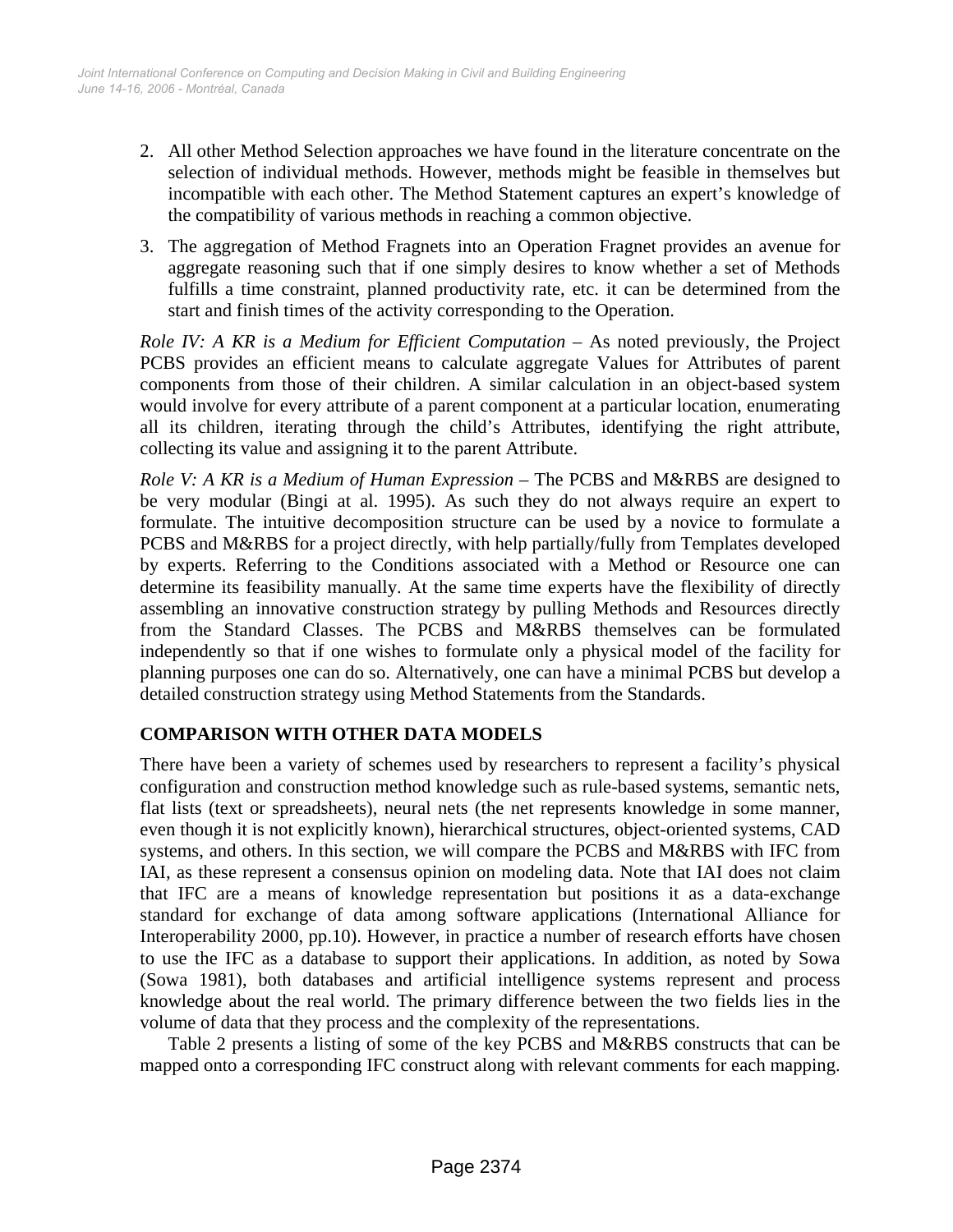The PCBS and M&RBS are designed to be used across all construction domains, while the IFC support only the AEC/FM domain. This is reflected in some of the comments. Space considerations prohibit us from including a complete mapping. Table 3 lists key PCBS and M&RBS constructs that do not have a counterpart in IFC. Since the IFC are designed for use by a number of disciplines such as architects, specialty consultants, contractors, facility managers, etc. as opposed to the PCBS and M&RBS which are primarily for use for and during the construction phase a reverse mapping has not been developed as the number of IFC constructs not having any counterpart in the PCBS and M&RBS would be considerable.

| <b>PCBS/M&amp;RBS Concept</b>                                                                                                                                                                                     | <b>IFC Mapping</b>                                  |  |
|-------------------------------------------------------------------------------------------------------------------------------------------------------------------------------------------------------------------|-----------------------------------------------------|--|
| <b>Physical Component Breakdown Structure (PCBS)</b>                                                                                                                                                              |                                                     |  |
| Component (Project, SubProject)                                                                                                                                                                                   | IfcProject <sup>B</sup>                             |  |
| Project - SubProject Relationship                                                                                                                                                                                 | <b>IfcRelNests<sup>C</sup></b>                      |  |
| Component (A)<br>(System, SubSystem, Element,<br>SubElement, SubSubElement)                                                                                                                                       | IfcBuildingElementProxy                             |  |
| Project - System Relationship<br>SubProject - System Relationship<br>Project-Element Relationship<br>SubProject - Element Relationship<br>All valid Component Relationships<br>involving components of (A) above. | lfcRelAggregates <sup>D</sup>                       |  |
| Component (Location Set)                                                                                                                                                                                          | IfcSpace <sup>E</sup><br>(CompositionType: COMPLEX) |  |
| Component (Location)                                                                                                                                                                                              | IfcSpace <sup>F</sup><br>(CompositionType: ELEMENT) |  |
| Component (SubLocation)                                                                                                                                                                                           | <b>IfcSpace</b><br>(CompositionType: PARTIAL)       |  |
| Location Set - Location Relationship                                                                                                                                                                              | <b>IfcRelAggregates</b>                             |  |
| Location - SubLocation Relationship                                                                                                                                                                               | <b>IfcRelAggregates</b>                             |  |
| Project - Location Set Relationship<br>SubProject - Location Set Relationship                                                                                                                                     | <b>IfcRelAggregates</b>                             |  |
| Component (B)<br>(Content, Material)                                                                                                                                                                              | IfcConstructionMaterialResource <sup>G</sup>        |  |
| Content - Material Relationship                                                                                                                                                                                   | <b>IfcReINests</b>                                  |  |
| All valid relationships between<br>components of group (A) and group (B)                                                                                                                                          | <b>IfcRelAssociates</b>                             |  |
| Component type                                                                                                                                                                                                    | IfcTypeObject <sup>H</sup>                          |  |
| Method & Resource Breakdown Structure (M&RBS)                                                                                                                                                                     |                                                     |  |
| Component (C)<br>(Method Statement, Operation, Method)                                                                                                                                                            | IfcTask                                             |  |

# Table 2 PCBS/M&RBS – IFC Mapping<sup>[A](#page-10-3)</sup>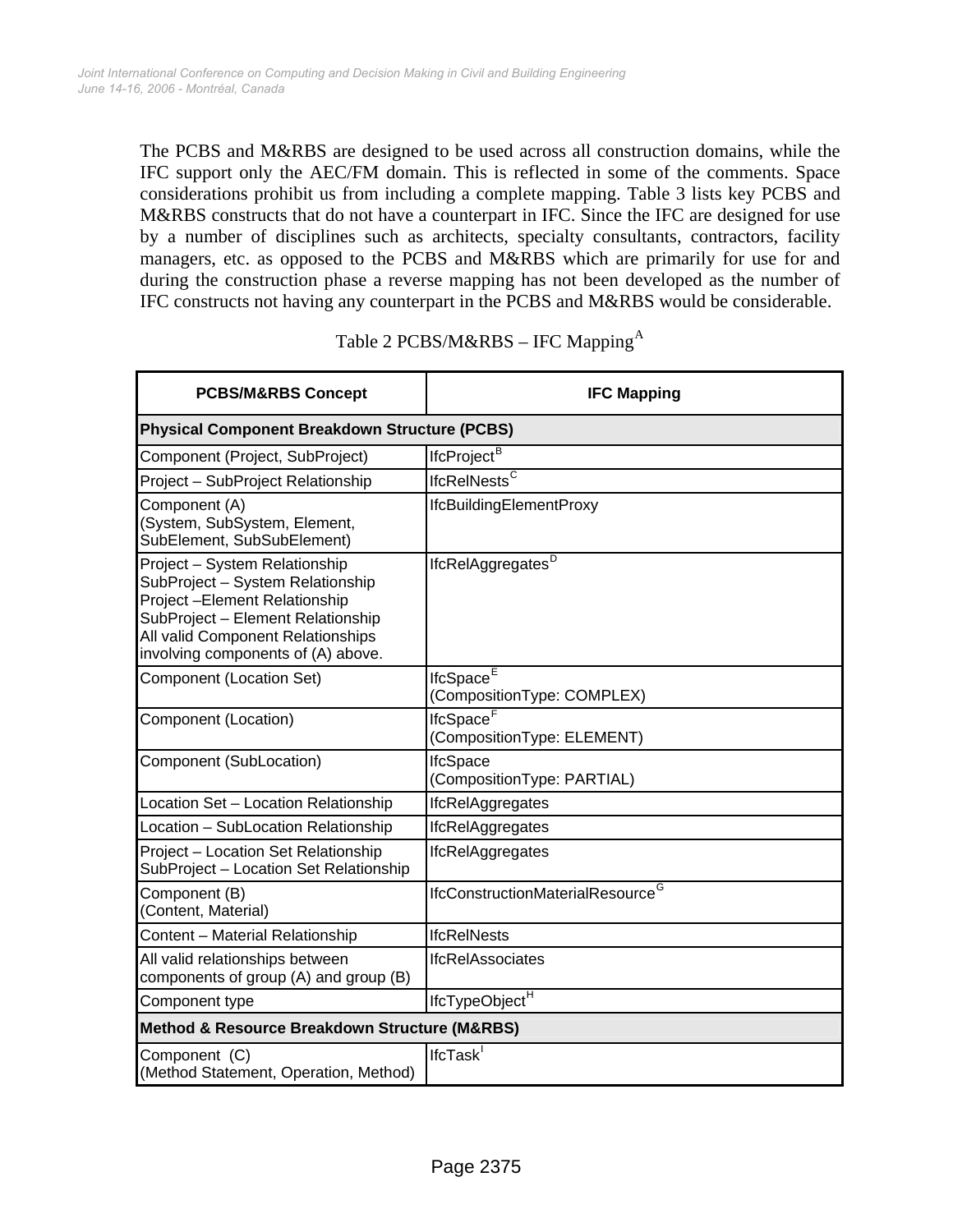| All valid Component Relationships<br>involving components of (C) above. | <b>IfcReINests</b>                                                                                                         |
|-------------------------------------------------------------------------|----------------------------------------------------------------------------------------------------------------------------|
| Component (Resource)                                                    | lfcCrewResource <sup>9</sup>                                                                                               |
| Operation - Resource Relationship<br>Method - Resource Relationship     | <b>IfcRelAssignsToResource</b>                                                                                             |
| Parameter/Condition                                                     | IfcComplexProperty with a constituent<br>IfcPropertyEnumeratedValue indicating whether this is a<br>parameter or condition |
| <b>Parameter/Condition Class</b>                                        | IfcClassificationItem                                                                                                      |
| Parameter/Condition -<br>Parameter/Condition Class Relationship         | An IfcPropertyReferenceValue member of<br>Parameter/Condition IfcComplexProperty                                           |

<sup>A</sup> For all components based on IfcObject, component code maps to Name and component description maps to  $B = \frac{\text{Description}}{\text{Gauss}}$ 

- Some of the required attributes of IfcProject are not relevant in our context specifically RepresentationContexts and UnitsInContext. These can be set to any valid value. The use of IfcProject for the SubProject component will cause the IFCSINGLEPROJECTINSTANCE rule to fail. However, this is not fatal. The reason why IFC fail to allow such a relationship as PCBS is not clear.
- $\frac{C}{D}$  part-of relationship.

 $\overline{\phantom{a}}$ 

- part-of relationship. Semantically this relationship is closer to that present in the PCBS, although one could use IfcRelNests.
- Alternatively one can use IfcGroup.
- F Here one might want to tweak the exported data so that certain location components such as "SITE" for example are exported as IfcSite.<br>
G Ideally one might want to use IfcMaterial instead of IfcConstructionMaterialResource. However,
- IfcMaterial is defined as a homogeneous substance which might not always be the case with PCBS
- Content. For example, "Reinforced Masonry" This would be done by defining an IfcPropertyEnumeration for all the component types and then associating an IfcPropertySet with an IfcPropertyEnumeratedValue with this IfcTypeObject. IfcRelDefinesByType will used to associate the IfcTypeObject with the relevant object. I
- This is a non-ideal mapping, as it provides a very narrow semantic view of the corresponding M&RBS component, but it is the only non-abstract class available in the current IFC specification suitable for the purpose. One could more suitably utilize IfcProcess if it were not abstract.
- Again, this is a non-ideal mapping for the same reason as for components of (C) above.

#### Table 3 PCBS/M&RBS Concepts that cannot be mapped to IFC

| <b>REPCON Concept</b>                              | <b>Mapping Notes</b>                                                                                                                                                                                                                                                                                                                                                                                     |  |
|----------------------------------------------------|----------------------------------------------------------------------------------------------------------------------------------------------------------------------------------------------------------------------------------------------------------------------------------------------------------------------------------------------------------------------------------------------------------|--|
| Physical Component Breakdown Structure (PCBS)      |                                                                                                                                                                                                                                                                                                                                                                                                          |  |
| Attribute Inheritance                              | IFC currently do not support the notion of property set inheritance, i.e., there<br>exists no mechanism to define a set of properties without values that can be<br>assigned to multiple objects and then assigned values particular to that object.<br>A workaround that utilizes only existing IFC entities is possible, but it would<br>require user to refer documentation external to the Standard. |  |
| <b>Project PCBS Values</b><br>(Planned and Actual) | Planned and Actual project properties in the PCBS are defined on a per<br>location basis. IfcPropertyReferenceValue cannot have a reference to an<br>IfcSpace object. This would have permitted the use of an IfcComplexProperty                                                                                                                                                                         |  |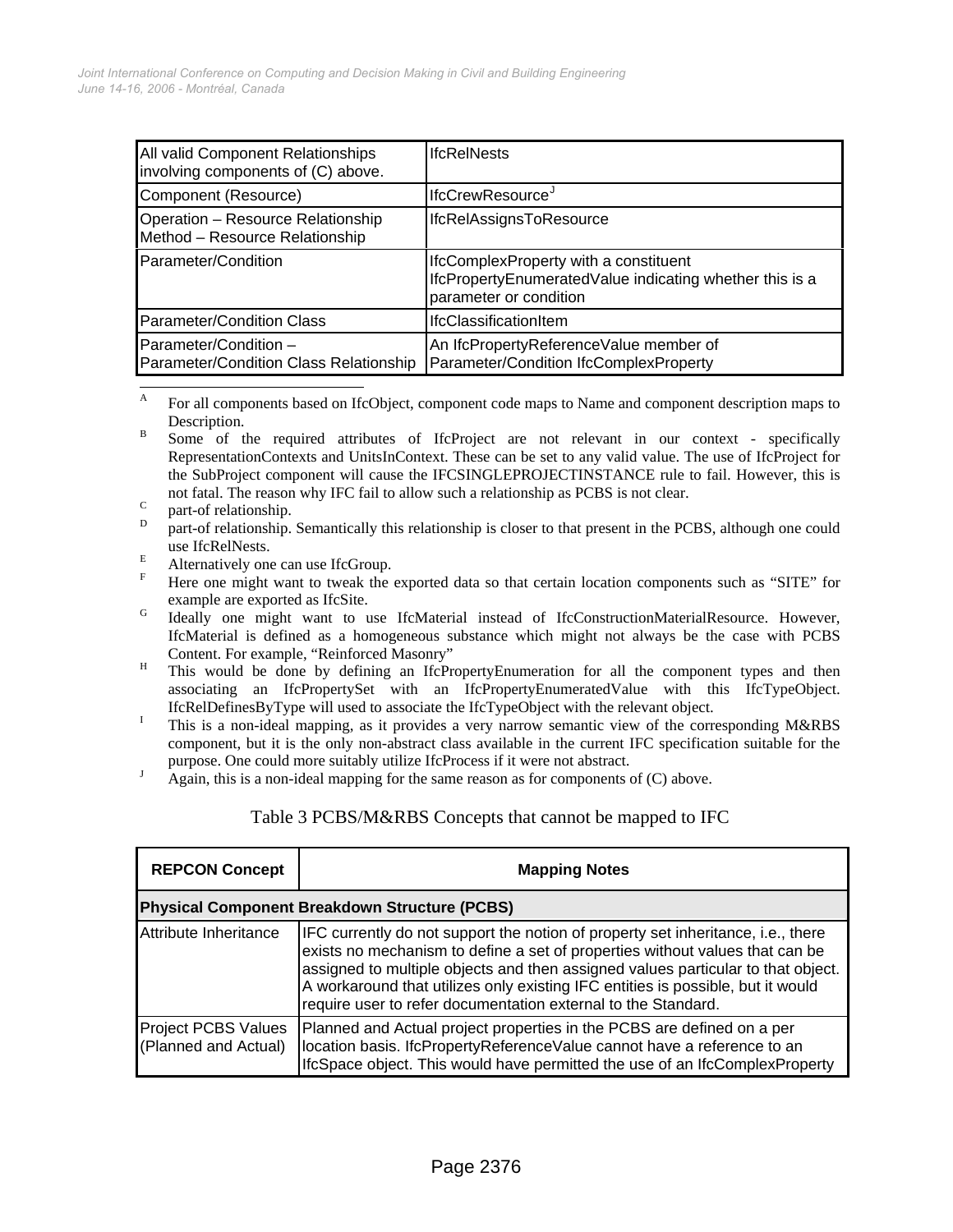|                                                              | to define planned and actual project PCBS values. The alternative provided by<br>the IFC is to use an IfcRelContainedInSpatialStructure objectified relationship.<br>However, relationships cannot have property sets associated with them.                                                                                                                                                                                                                                                                                                                                                                                             |  |
|--------------------------------------------------------------|-----------------------------------------------------------------------------------------------------------------------------------------------------------------------------------------------------------------------------------------------------------------------------------------------------------------------------------------------------------------------------------------------------------------------------------------------------------------------------------------------------------------------------------------------------------------------------------------------------------------------------------------|--|
| <b>Attribute Value</b><br>Aggregation                        | Since attribute inheritance and project PCBS values cannot be modeled in IFC<br>there is no possibility of aggregating the value of inherited attributes for a<br>parent. Even if one could model these, the mechanism of<br>IfcPropertyDependencyRelationship as suggested in the IFC specification<br>would be inadequate as it allows only a one-to-one dependency relationship<br>between properties. PCBS attribute value aggregation requires a one-to-many<br>relationship. A possible workaround using IfcGroup is also not possible as<br>these entities are not permitted to be the value of an<br>IfcPropertyReferenceValue. |  |
| <b>Method &amp; Resource Breakdown Structure (M&amp;RBS)</b> |                                                                                                                                                                                                                                                                                                                                                                                                                                                                                                                                                                                                                                         |  |
|                                                              | Parameter Inheritance This is not possible for the same reason as the PCBS.                                                                                                                                                                                                                                                                                                                                                                                                                                                                                                                                                             |  |

#### **RULE-BASED METHODS FEASIBILITY REASONING**

In this section, we illustrate some of the advantages afforded by the PCBS and M&RBS design in formulating Methods Feasibility Rules. In addition to the following, the PCBS and M&RBS design enables easy consistency checking, composition of rulesets from existing Methods and formulation of an initial project schedule from a feasible Methods Statement. These aspects are covered in more detail in Udaipurwala and Russell (2003).

A sample feasibility rule is expressed in Figure using the CLIPS syntax (Riley 2003). The experts in this case are expressing their best judgment on the minimum number of reuses that would be required for the method – forming using Flying Truss Forms – to be economical along with the variation in length and width it can handle without regard to a specific configuration for the building.

Parts 1 and 2 illustrate how the hierarchical nature of the PCBS and M&RBS enables one to restrict the context in which the rule applies. That is for the case of forming superstructure SlabBays only. Part 3 shows the ease with which all the instances of a particular SlabBay type can be retrieved. This is primarily because of the compact representation of attribute values we adopt (that is Attributes  $\rightarrow$  Location  $\rightarrow$  Values). In part 4 we retrieve the minimum number of reuses required for our forms. Part 5 then collects the values for Attributes Width and Length into lists for further reasoning. Part 6 then determines how many reuses are potentially available within the allowable variations in Width and Length that the Flying Truss Forms can accommodate. This is only possible because we know the Location of existence of each of the SlabBays and thus can reason about the length and breadth of a SlabBay at a Location in unison.

## **SUMMARY AND CONTRIBUTIONS**

This paper described the knowledge representation capabilities of two breakdown structures – PCBS and M&RBS. The PCBS models the meronymic (whole - part) structure of a project in a modular, concise, computer-interpretable structure (Bingi et al. 1995) that provides a great deal of flexibility to enable the user to adapt it to different construction domains and planning requirements. The M&RBS enables organizational learning by providing a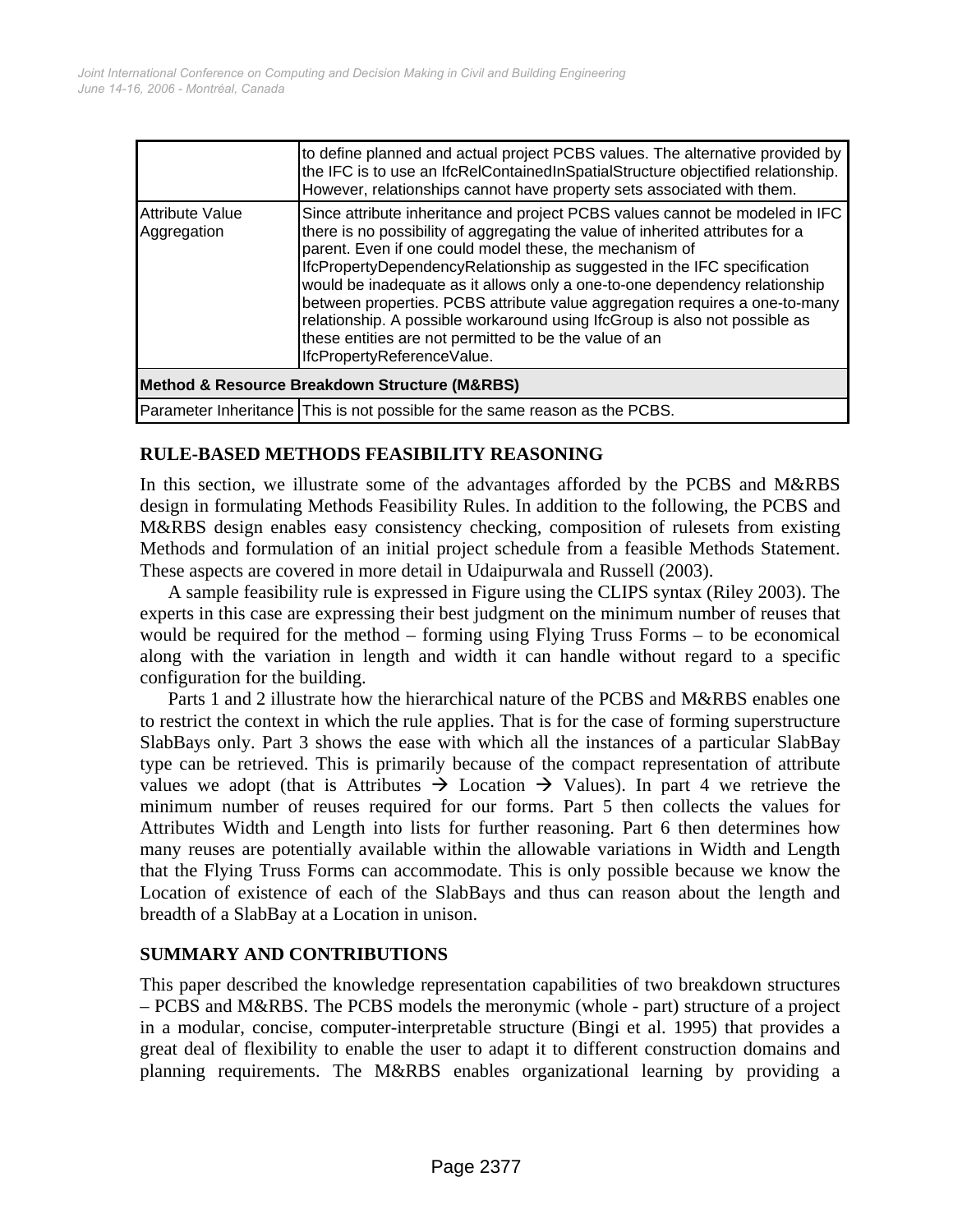

Figure 1: Rule for Assessing Feasibility of Flying Truss Formwork System

catalogued store of construction methods and resources and the capability to utilize these in formulating construction strategies for new projects. The discussion included the syntax and detailed review of the semantic content of the knowledge that can be encoded in these structures and subsequently used by the system. We have also documented the roles that these structures play and their semantic strengths and weaknesses. By providing a detailed